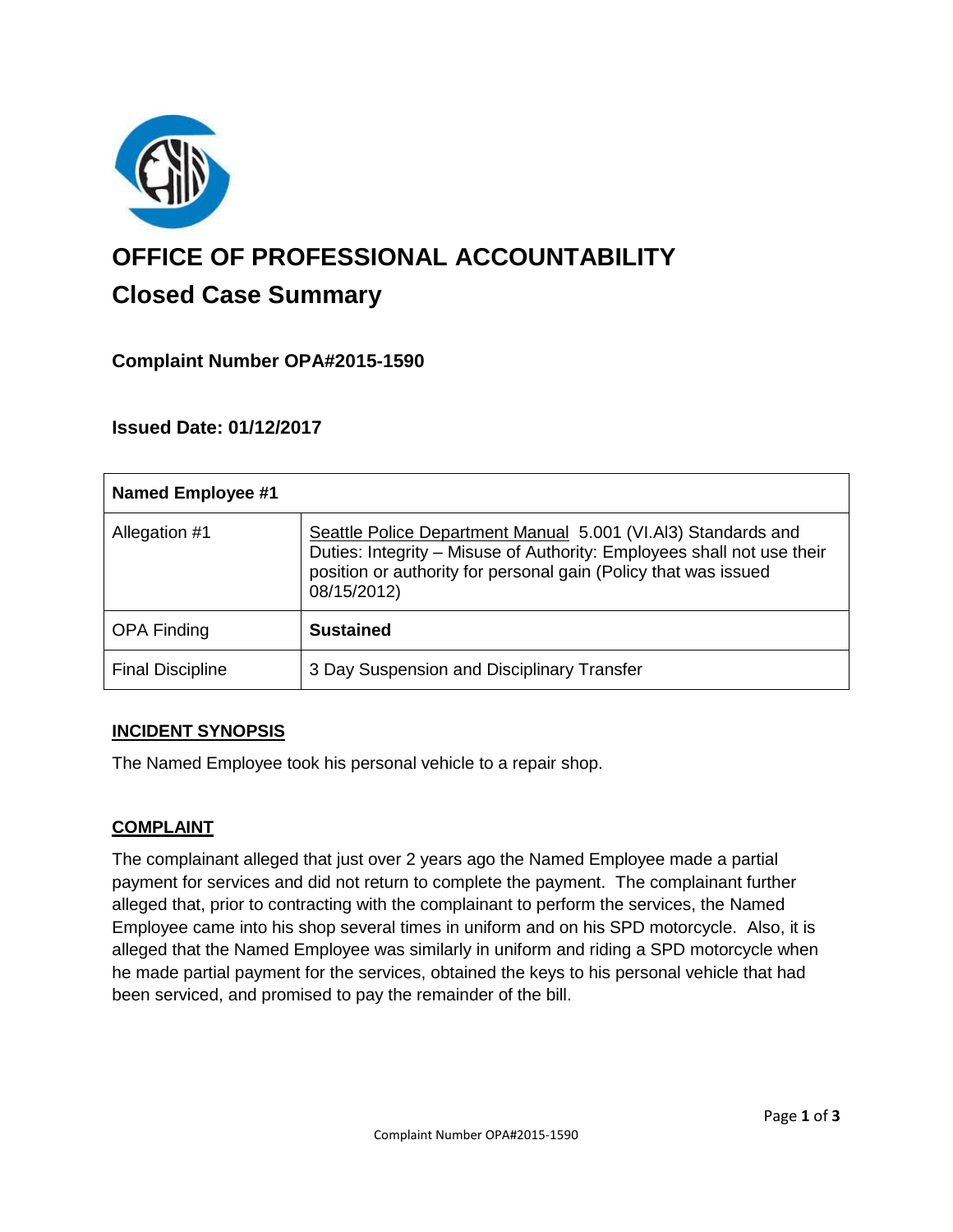#### **INVESTIGATION**

The OPA investigation included the following actions:

- 1. Review of the complaint
- 2. Interview of the complainant
- 3. Search for and review of all relevant records and other evidence
- 4. Interview of SPD employee

## **ANALYSIS AND CONCLUSION**

The complainant expressed two related concerns regarding his complaint. He contacted OPA because for over two years a Seattle Police Officer, the Named Employee, had owed him \$1,250 for mechanical work the complainant had performed on the Named Employee's personal vehicle. Shortly after OPA notified the Named Employee of the complainant's allegation against him, the complainant contacted OPA to say he had been paid by the Named Employee and wished to withdraw his complaint. As far as the complainant was concerned, he had accomplished his primary purpose which was to get the Named Employee to pay off his debt. The second element of the complainant's allegation was his experience that the Named Employee had used his position as a SPD officer to gain the complainant's trust in order to get preferential pricing and/or to not pay his bill in full.

Generally speaking, private civil or contract disputes involving persons who happen to be SPD employees are not a matter of jurisdictional concern for OPA or the Department. However, when a SPD employee creates a link between a transaction with a vendor and his or her employment with SPD, the Department has a legitimate interest in safeguarding its reputation and demanding the employee not use his or her position with the Department to gain some particular personal advantage or special consideration. The complainant expressed the belief the Named Employee was seeking special pricing by identifying himself as a SPD officer when he (the Named Employee) first called the complainant and later by showing up several times at the complainant's place of business in uniform on a police motorcycle. However, there is no evidence the Named Employee requested special pricing or other consideration when contracting the work with the complainant. The Named Employee did ask for special consideration when he came by the complainant's business at closing time and asked if the mechanical work had been completed. The Named Employee asked the complainant to accept partial payment for the work performed and to give him (the Named Employee) back the keys to the car before full payment had been made. As the complainant told OPA, it was highly unusual for someone providing skilled service work, such as an auto mechanic, to give the customer back his car until the bill was paid in full. The car was the mechanic's assurance the bill would be paid and his only collateral in case it was not. The unpaid amount of the bill was not an inconsequential amount and it was highly unusual for any business owner to give a customer back his keys with that large an unpaid bill.